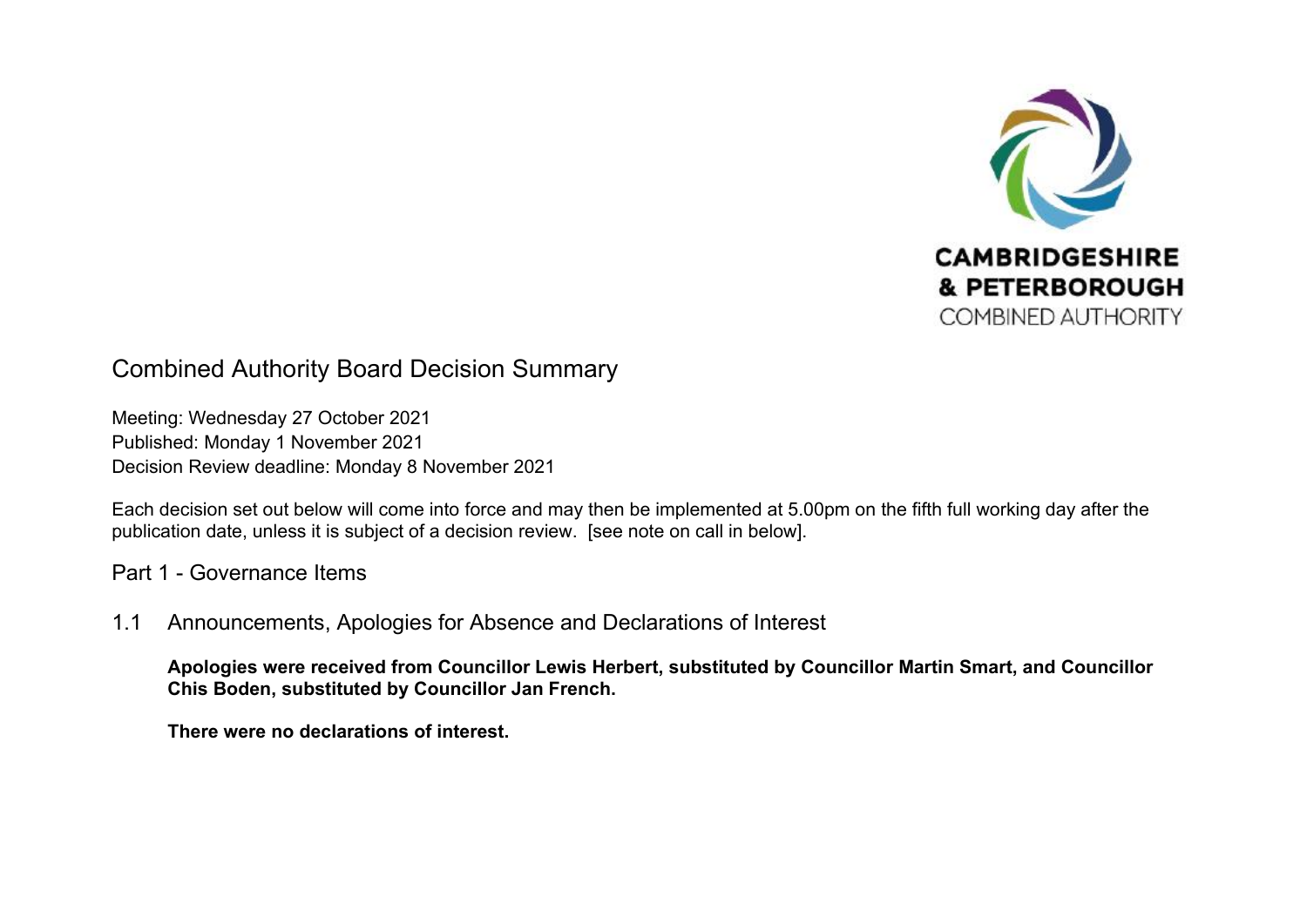## 1.2 Minutes of the Combined Authority Board meeting on 29th September 2021

**The minutes of the meeting on 29 September 2021were approved as an accurate record, subject to some factual corrections in relation to comments attributed to Councillor Bailey.** 

1.3 Petitions

No petitions were received.

1.4 Public Questions

**One public question was received. The question and written response (once published) can be viewed [here.](https://cambridgeshirepeterboroughcagov.cmis.uk.com/Meetings/tabid/70/ctl/ViewMeetingPublic/mid/397/Meeting/2037/Committee/63/SelectedTab/Documents/Default.aspx)** 

# Part 2 – Combined Authority Decisions

2.1 Future Proposals for One CAM Ltd and Local Transport Plan Refresh

- a) Note progress on the Local Transport Plan (LTP) refresh;
- b) Provide feedback on the development of the Local Transport and Connectivity (LTCP) programme, outlining key areas to be addressed within the Soft Launch engagement, in relation to the overarching vision, aims and objectives as well as key challenges and opportunities;
- c) Note that the Transport and Infrastructure Committee has invited officers to review the relevance of the LTP CAM Sub-Strategy following a decision on the ONECAM SPV, and to report back to a future Transport and Infrastructure Committee;
- d) Permanently stop the development of the CAM programme and agree that One CAM Limited can permanently cease work; and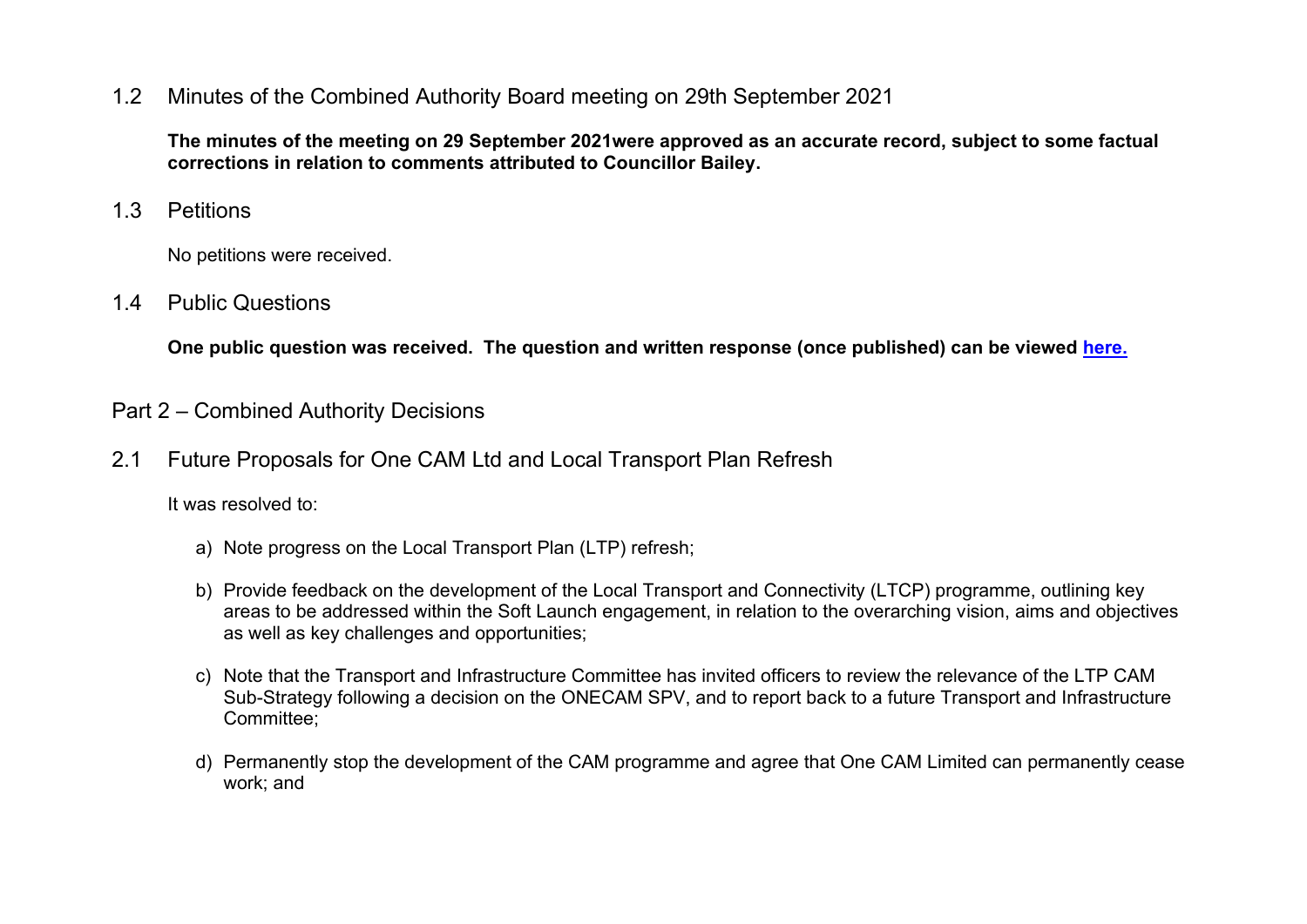e) Agree to a programme of initial public engagement for four weeks in November 2021, followed by a six-week consultation in January 2022 of the framework document, with the Final Plan delivered to Board March 2022 meeting.

In respect of One CAM LTD, to:

- a) Agree that the company be placed into dormancy, **followed by strike off from the register of companies**;
- b) Approve that the costs associated with the closure of One CAM Limited (as set out in this report) be met;
- c) Agree the remaining shareholders' funds repaid by One CAM Limited be returned to the Recycled Growth Fund as partial reimbursement for the Business Board's £995k investment in the project; and
- d) Agree to transfer funds from the Combined Authority's Capital Single Pot to the Recycled Growth Funds to reimburse any shortfall between the £995k invested by the Business Board and the shareholder's funds received by the Combined Authority from One CAM Limited.

#### 2.2 Bus Service Reform

- a) Delegate authority to the Head of Transport, in consultation with the Chair of the Transport and Infrastructure Committee, the Monitoring Officer and the Chief Finance Officer, to submit the Authority's Bus Service Improvement Plan to the Department for Transport no later than 29th October 2021;
- b) Delegate authority to the Head of Transport, in consultation with the Chair of the Transport and Infrastructure Committee, the Monitoring Officer and the Chief Finance Officer, to progress at the earliest opportunity the designated BSIP activities should the funding from Department for Transport (DfT) be approved; and
- c) Approve public engagement on the Bus Reform proposals following completion of the independent audit of the Outline Business Case.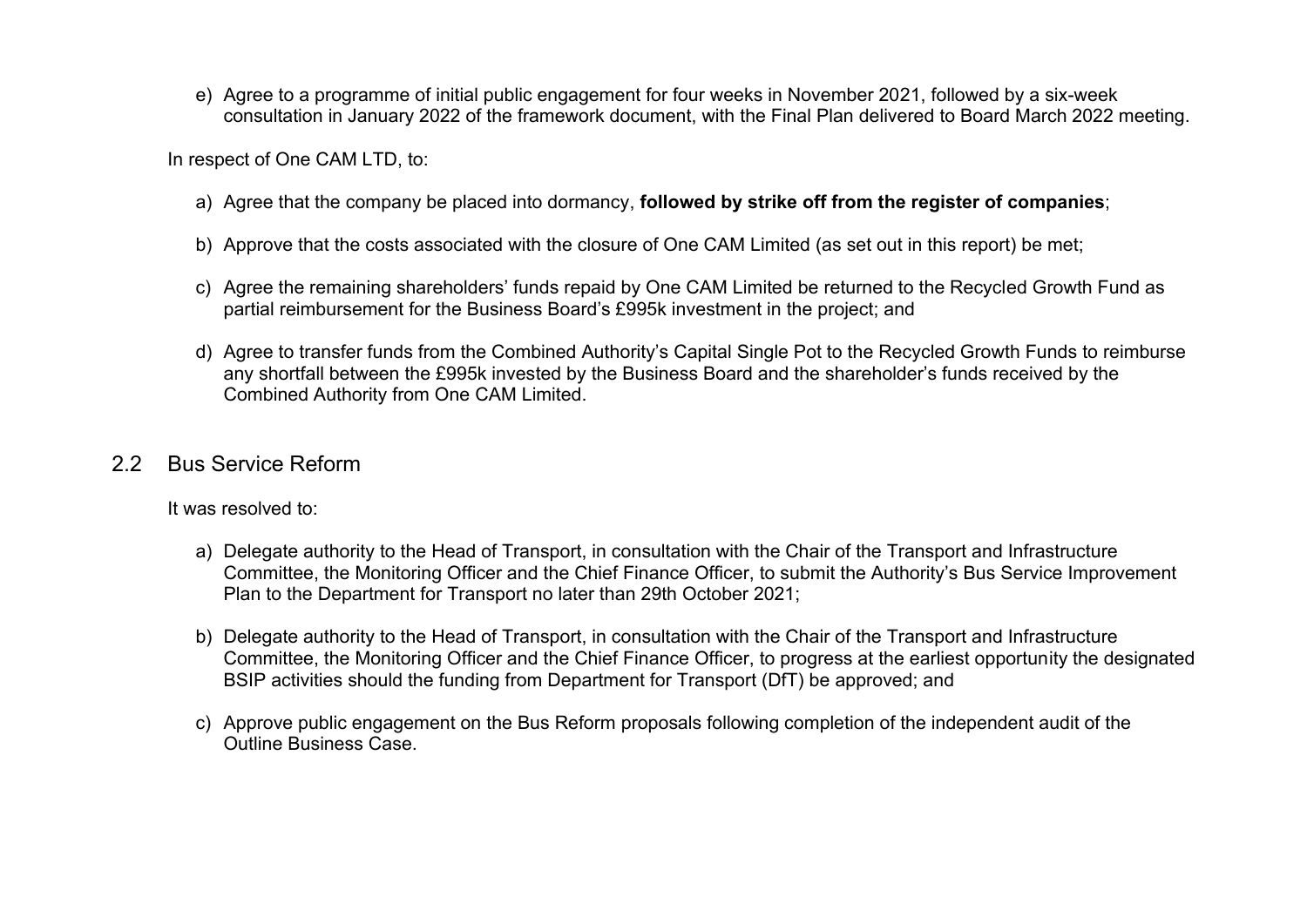## 2.3 OxCam Arc Spatial Framework Position Statement

It was resolved to:

- a) Note the response to the government's consultation attached at Appendix 1;
- b) Note the issues raised by constituent authorities, parish councils and other respondents to the consultation in Cambridgeshire and Peterborough; and
- c) Mandate the Mayor, Lead Members and officers to engage proactively in discussions with government as it enters the next phase of developing its proposed spatial framework.

#### 2.4 Strategic Water Issues

- a) Agree that the Combined Authority should send a senior representative to the Sponsor Group of the Future Fens Integrated Adaptation Initiative, and approve a financial contribution of £40,000 in 2021-22 from the Non-Strategic Spatial Framework budget line to support the initiative in developing a business case for investment in water management and climate change adaptation in the Fens;
- b) Agree that the Combined Authority should join the Water Resources East (WRE) Board and approve the expenditure of £7,500 in 2021-22 from the Non-Statutory Spatial Framework budget as a subscription to WRE membership; and
- c) Subject to recommendation (b) being approved, delegate authority to the Chief Executive to nominate a senior officer to represent the Combined Authority on the Water Resources East Board.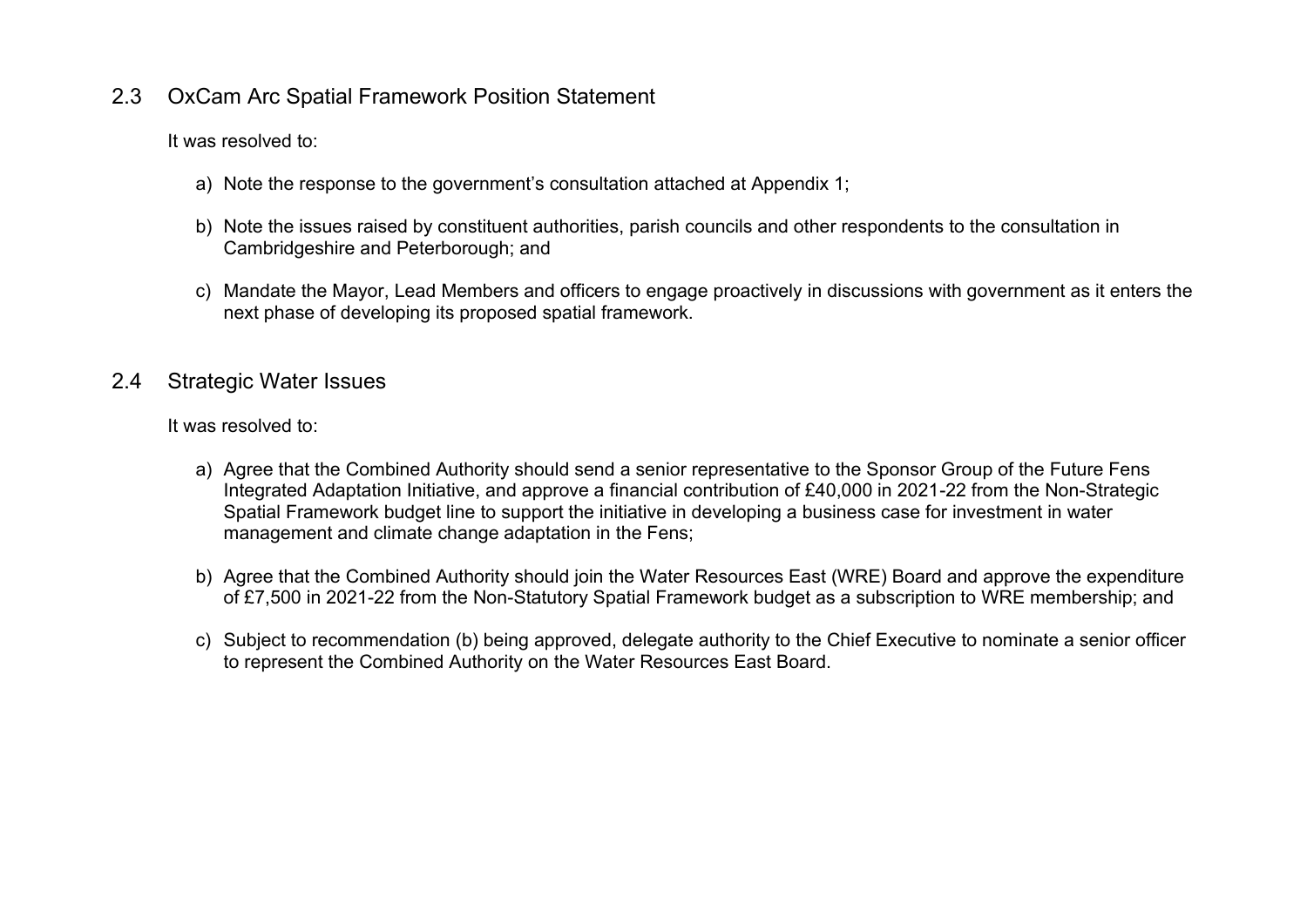## 2.5 Net Zero Compliant Policies: Making an Immediate Difference

- **a) Endorse the proposed framework for an Action Plan as set out at Appendix 1, and ask the Climate Working Group to prepare by 28 February 2022, for subsequent consideration by the Board on 30 March 2022, a more ambitious, comprehensive and public friendly Action Plan setting out how the Combined Authority will take action to implement the recommendations of the Cambridgeshire and Peterborough Independent Commission on Climate, or if agreement cannot be reached among partners by that time, to report on the outstanding issues; and thereafter, ensure an updated Action Plan is brought to the Board before the end of March each year.**
- b) Note the setting up of the Climate Working Group to bring partners together to provide system-wide leadership in implementing the wider elements of the Commission's recommendations;
- c) Mandate officers to take forward actions with CPCA budget implications through the Medium-Term Financial Plan refresh process and in line with the Assurance Framework requirements for expenditure decisions;
- d) Mandate officers to review the Assurance Framework and project management guidance to ensure that future Board decisions at project gateways can take into account evidence of their climate impact; and
- e) Mandate officers to prepare a procurement policy for consideration by the Board that would set out criteria for applying climate change considerations to the procurement of goods, services, and to future funding agreements with delivery partners. This policy to include:
	- a. appropriate scoring criteria for climate change in tendered goods and services;
	- b. any minimum standards to be applied for suppliers;
	- c. an assessment of impacts on supply chain.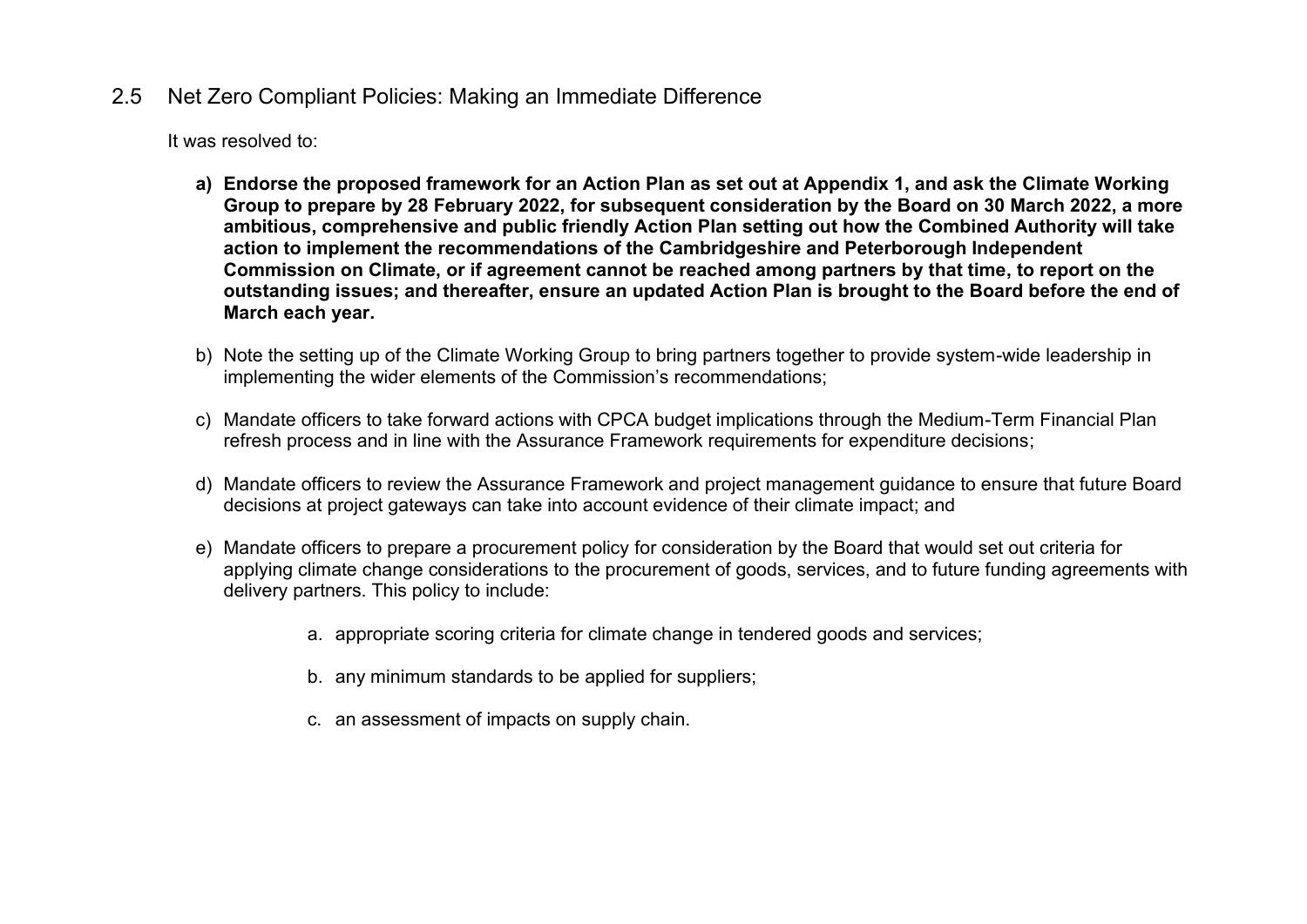## 2.6 OxCam Arc Environment Principles

It was resolved to:

Endorse the OxCam Arc Environment Principles.

- Part 3 Combined Authority Governance Reports
- 3.1 Annotated Forward Plan

It was resolved to:

#### **Approve the annotated Forward Plan.**

3.2 Appointment of Independent Persons

It was resolved to:

- a) Approve the appointment of David Pearl as the Independent Person for the Combined Authority for a four-year term; and
- b) Approve the appointment of Gillian Holmes as the reserve Independent Person for the Combined Authority for a fouryear term.
- 3.2 Information Governance: Updated GDPR Policies

- a) Approve and adopt the new GDPR policies set out at Appendix 1 to 7; and
- b) Delegate authority to the Monitoring Officer to make consequential amendments to the GDPR policies as required.